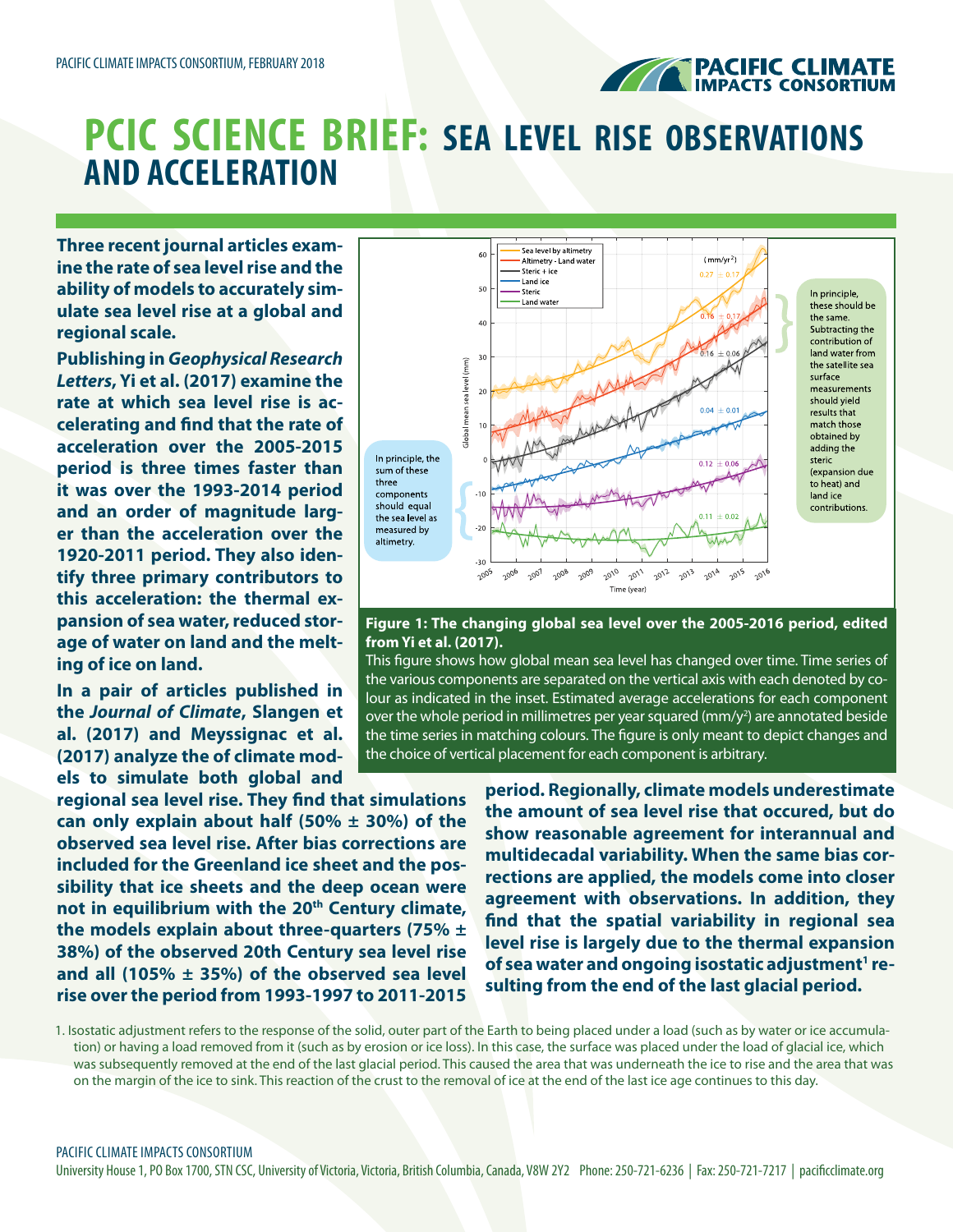More than two-thirds of British Columbia's population lives in coastal regions and sea level rise is one of the primary threats that climate change presents to coastal communities<sup>2</sup>. Observational data shows that sea levels have been rising over the instrumental record at an accelerating rate<sup>3</sup> and climate projections indicate that they will continue to rise<sup>3</sup>. In order to plan for sea level rise, it is helpful to know how sea levels are changing in the present day and also how well models can simulate sea level change, so that models can be improved and future projections can be interpreted with an understanding of their associated uncertainties.

Addressing the first question in a recent paper published in *Geophysical Research Letters*, Yi and colleagues examine how quickly global sea level rise is accelerating and which factors contribute most to it. To do this, they use a mix of satellite measurements of both ocean height<sup>4</sup> and the water and ice mass in the oceans and on land<sup>5</sup>, and measurements of ocean heat content from floats in the ocean itself<sup>6</sup>. The use of satellite measurements of water and ice mass, combined with float data allows the authors to both determine which factors are contributing to sea level rise and reduce the uncertainty in sea level measurements, allowing for the trend over the 2005-2015 period to be distinguished.

After removing seasonal variations from their data, the authors turn their attention to the large, interannual vari-

ability that is driven by the El Niño Southern Oscillation (ENSO)<sup>7</sup>. Because this is natural, internal variability within the climate system, the authors remove it, using satellite measurements of total water stored on land in places such as rivers, lakes and ground water, in order to focus on the long-term climate change signal. They find that the acceleration in sea level rise over the 2005-2015 period is 0.27  $\pm$  0.17 millimetres per year squared (mm/yr<sup>2</sup>). This means that each year the rate of sea level increase "sped up" by a further 0.27 millimetres per year. Of this, approximately  $0.11 \pm 0.02$  mm/yr<sup>2</sup> is due to decreasing terrestrial water storage. Once this term is removed, the remaining acceleration in sea level rise is  $0.16 \pm 0.06$  mm/yr<sup>2</sup>, which is about three times the average rate of acceleration of 0.055 mm/yr<sup>2</sup> over the 1993-2014 period and an order of magnitude greater than the 0.02 mm/yr<sup>2</sup>, experienced during the 1920-2011 period. Yi et al. find that the primary drivers of this acceleration are the expansion of sea water due to heat, at  $0.12 \pm 0.06$  mm/yr<sup>2</sup> and the contribution from melting land ice, at  $0.04 \pm 0.02$  mm/yr<sup>2</sup>. A breakdown of each of these components can be seen in Figure 1, above.

Yi et al.'s results rely, in part, upon the consistency between the results that they obtain from: (1) adding the thermal expansion and ice components, the black curve in Figure 1, and (2) subtracting the land water contribution from satellite altimetry measurements, the red curve in Figure 1. This bolsters their argument that they have removed

- 2. Three primary climate-related threats to coastal systems are: sea level rise, changes in ocean temperature, and changes in ocean acidity (Wong et al., 2014). Each of these on its own may bring impacts, but occur in tandem with each other and with other anthropogenic influences, such as pollution and coastal development. For a detailed assessment of the possible impacts that these influences may bring to coastal regions, see Wong et al. (2014).
- 3. A comparison of the average rate of sea level rise since the late 19<sup>th</sup> Century with the rate of sea level rise over the past 2000 years shows that there was a transition in the rate of sea level rise, with recent sea level rise accelerating at the end of the 19<sup>th</sup> Century and continuing to accelerate into the present day. This is due primarily to the thermal expansion of the ocean and the influx of water into the ocean from melting glaciers. Projections from climate models indicate that the rate of sea level rise will continue to increase throughout the 21<sup>st</sup> century. For more information on sea level rise, see Church et al. (2013).
- 4. The measurement of surface heights by satellites, known as satellite altimetry, is conducted by bouncing photons of various frequencies, such as high-frequency lasers, radar or microwaves—the satellites used for measurements of ocean height use microwaves—off of a planet's surface and measuring the time that it takes them to return to the satellite. The satellites used in the authors' work have their height calculated using both information about the satellites' path in the sky and ground measurements of the frequency of the photons that their instruments emit. For more information, see the National Aeronautic and Space Administration's (NASA) page on satellite ocean height data: [https://sealevel.jpl.nasa.gov/overview/.](https://sealevel.jpl.nasa.gov/overview/)
- 5. Satellite gravimetry is the measurement of gravitational fields by satellites. In order to do this, two satellites are placed in orbit and constantly measure the distance between each other using microwave signals. From changes in the distance between the satellites, variations in the gravitational field that they are experiencing can be calculated. This allows satellites to measure changes in ice, surface water, ground water and ocean water, as well as the density of rock and movement of magma beneath the Earth's surface. For more information, see NASA's page on the satellite gravity data used by the authors: [https://www.nasa.gov/mission\\_pages/Grace/overview/index.html](https://www.nasa.gov/mission_pages/Grace/overview/index.html).
- 6. The ocean float data comes from a large network of several thousand autonomous floating sensors spread out across the world's oceans that can alter their buoyancy to sink to a depth of two kilometres. They later rise to the surface, making measurements of temperature, pressure and salinity as they do, and then return to the surface, where they transmit their data to satellites. For more information on the float data used by the authors, see the project's page, here: [http://www.argo.ucsd.edu/About\\_Argo.html.](http://www.argo.ucsd.edu/About_Argo.html)
- 7. The El Niño Southern Oscillation is a climate pattern characterized by periodic variations in the sea surface temperature (SST) across the equatorial Pacific Ocean. It has effects on both local and global weather patterns. For example, El Niño events, characterized by warm SSTs in the eastern or central equatorial Pacific, bring warmer winters to British Columbia with more rain and storms in the southwest and drier weather in the interior.

## PACIFIC CLIMATE IMPACTS CONSORTIUM

University House 1, PO Box 1700, STN CSC, University of Victoria, Victoria, British Columbia, Canada, V8W 2Y2 Phone: 250-721-6236 | Fax: 250-721-7217 | pacificclimate.org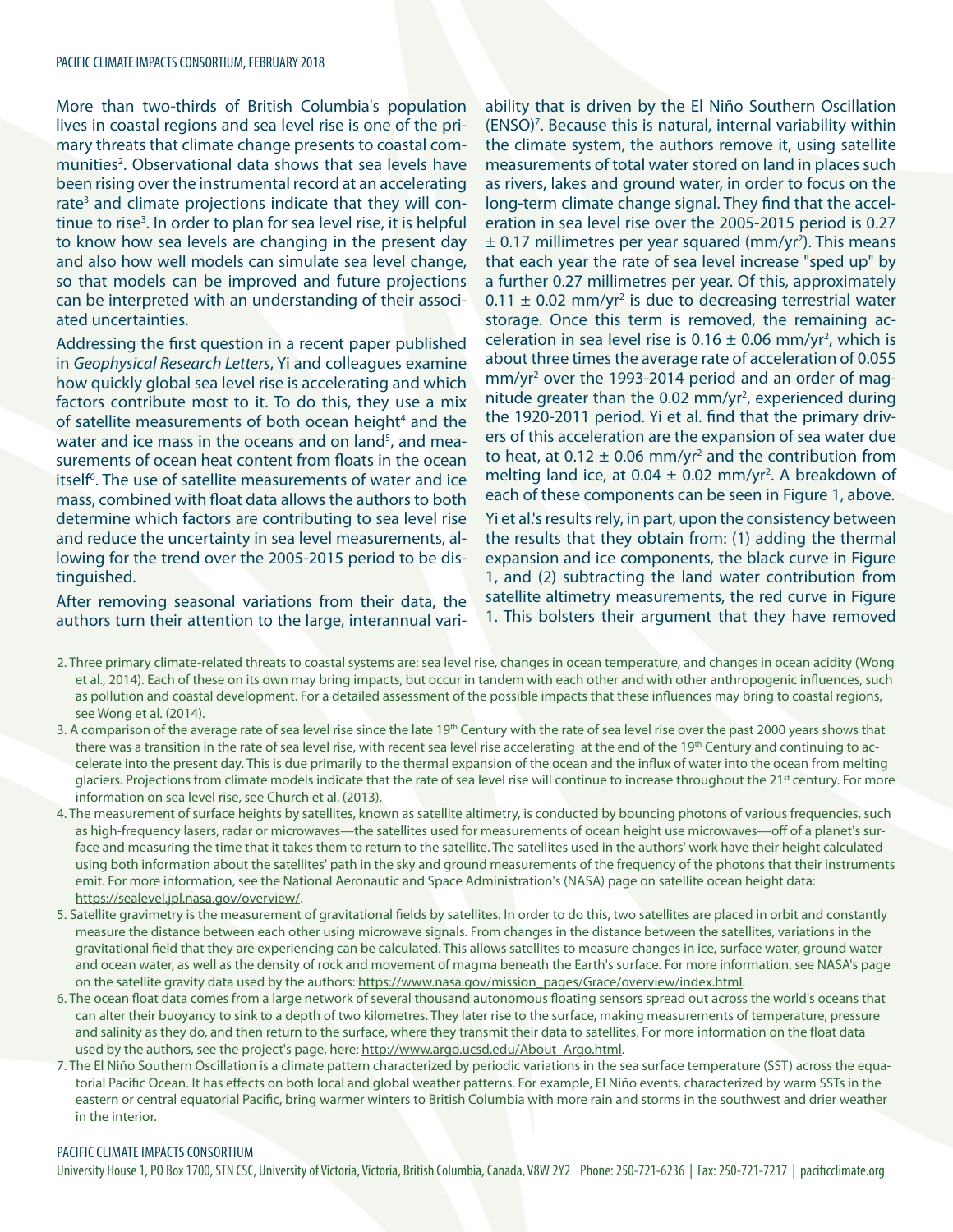the noisy interannual fluctuations in sea level rise that the land water contribution brings. This, in turn, allows them to discern the trend in the rate of sea level rise over the 2005-2015 period.

The authors attribute about three-quarters of the acceleration to the rise in global temperatures during the second half of the study period, which they explain shows the susceptibility of global mean sea levels to global warming.

At this point, a few questions arise: Will this acceleration continue on into the foreseeable future? Will the rate of acceleration continue to increase? The future rate of sea level rise and its possible acceleration depend on global surface air temperatures. Over the timescale of multiple decades, global mean sea level rise is approximately proportional to the rate of change of surface air temperature and, over the shorter timescale in their paper, Yi et al. attribute most of the acceleration in sea level rise to the increase in global air temperatures. The projected rate of warming in surface air temperatures is, in turn, dependent on future greenhouse gas emissions. In scenarios with comparatively lower greenhouse gas emissions, projected sea level rise does not accelerate into the 21<sup>st</sup> Century. However, in a business-as-usual scenario, with higher emissions, sea level rise may continue to accelerate over the remainder of the century, as heat increasingly penetrates into the deep ocean. It should also be noted that sea level rise is a very long-term response to anthropogenic climate change, with oceans continuing to rise, potentially for thousands of years, after greenhouse gas emissions cease<sup>8</sup>.

In a pair of papers published in the *Journal of Climate*, Slangen and Meyssignac and colleagues examine the second question, how well models have been able to capture both global and regional changes in sea level over the 20<sup>th</sup> Century. They use output from twelve climate models and compare the results to both satellite and tide gauge measurements of sea level. They also use reanalysis data<sup>9</sup>, landwater storage estimates and estimates of ice-sheet mass compiled from multiple sources.

The authors find initially that the climate models underestimate the change in sea level over the 20th Century, simulating only roughly half (50%  $\pm$  30%) of the observed sea level rise. This can be seen in the upper panel of Figure 2 and is particularly striking early in the century. Over the satellite era, 1993-1997 to 2011-2015, the models perform much better, explaining all (102%  $\pm$  33%) of the observed sea level rise.





This figure shows simulated and observational reconstructions of sea level rise before (top panel) and after (bottom panel) the corrections suggested by Slangen et al. Simulations from 12 global climate models are used (solid lines, as denoted by colours indicated in insets) and four observational reconstructions (dashed lines, as denoted by colours indicated in insets). Shading indicates 90% confidence intervals, grey vertical lines indicate major volcanic eruptions. All values are relative to a 1980-2000 baseline period.

- 8. Though it is very difficult to tell what technologies may be developed or employed to reduce global temperatures—or ocean temperatures in particular—in the far future, in the absence of such interventions, projections from climate models suggest that sea level rise could continue for thousands of years, potentially increasing sea levels by tens of metres, depending on the emissions scenario. For more information on this, see Clark et al. (2016).
- 9. A reanalysis is a representation of the historical climate that is created from historical observations that are "assimilated" into a model, often a global weather forecast model, that is run in a hindcast mode.

## PACIFIC CLIMATE IMPACTS CONSORTIUM

University House 1, PO Box 1700, STN CSC, University of Victoria, Victoria, British Columbia, Canada, V8W 2Y2 Phone: 250-721-6236 | Fax: 250-721-7217 | pacificclimate.org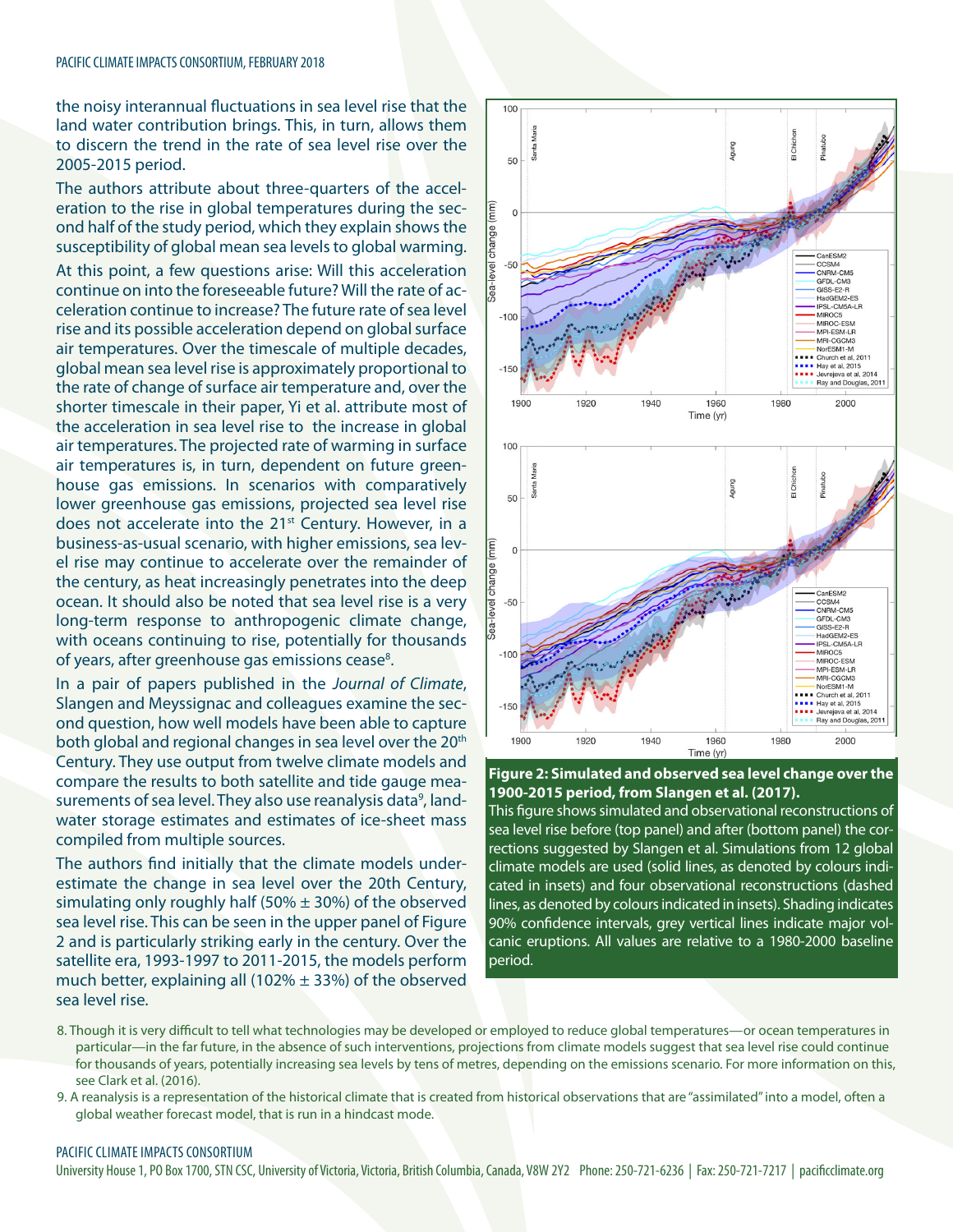

**Figure 3: Relative sea level change for the 1996-2015 period, from Meyssignac et al. (2017).**  This figure shows the average simulated sea level rise for the period of 1996-2015 relative to the 1901-1920 period. Panel a) shows the simulated sea level rise prior to the corrections suggested by Meyssignac et al. and panel b) shows the sea level rise after the corrections are applied. These simulations are from the same 12 global climate models used in Figure 2 and Slangen et al. (2017).

The authors seek to explain this and see if the models can be brought in line with observations. In order to do this, they turn their attention to two areas: what the models do not include in their simulations and internal model variability. All models are incomplete and this leads to biases. The models also have internal variability that doesn't necessarily match the actual short-term states of the Earth system.

The first potential source of the difference that Slangen et al. examine is the models' volcanic forcings. Because several of the models don't include the influence of volcanos in their preindustrial control runs, once the volcanic forcing is introduced in the 20<sup>th</sup> Century, simulated ocean temperatures fall, leading to an underestimate of the thermal expansion.

The next set of things that the authors examine have to do with ice, biases and the internal variability of the model simulations themselves. The melting of glaciers and the continental-scale glaciers known as ice sheets contributes significantly to sea level rise. However, the model simulations tend to show temperatures that are too cool over Greenland, which is home to the world's second largest ice sheet. Some of this is likely due to internal variability and some is likely due to known biases in the models.

The authors also consider the melt water from the Antarctic ice sheet and the glaciers on its periphery, but find that the former has a relatively small contribution to 20th Centruy sea level rise and is in reasonable agreement with the models, while observations of the latter are too sparse to use.

Finally, ice sheets and the deep ocean take a long time to react to climate signals. Working from geological evidence of a long-term contribution from the Antarctic and the fact that models underestimate thermal expansion from the deep ocean, the authors suggest that the deep ocean and ice sheets may still be reacting to earlier climate change that predates the 20th Century.

Slangen and coauthors estimate the size of each of these effects and suggest corrections for glaciers, Greenland's ice sheet and the potential reaction of ice sheets and the deep ocean to earlier climate signals.

Once these are applied, they find that the models explain about three-quarters (75%  $\pm$  38%) of the observed 20<sup>th</sup> Century global sea level rise and all (105%  $\pm$  35%) of the observed sea level rise over the satellite period. This closer agreement between the rate of sea level rise can be seen in the lower panel of Figure 2.

Turning to regional sea level change in their second paper, the same group, led by Meyssignac then use the output of global climate models in concert with a suite of observations to calculate regional sea levels, which are then compared to the direct measurements obtained by 27 tide gauges with long records (more than 70 years in most cases).

In addition to the factors that affect global sea level, regional sea levels are affected by changes to ocean circulation, atmospheric circulation and pressure, as well as changes in Earth's gravitational field and rotation due to changes in glaciers and ice sheets, the "rebounding" of the